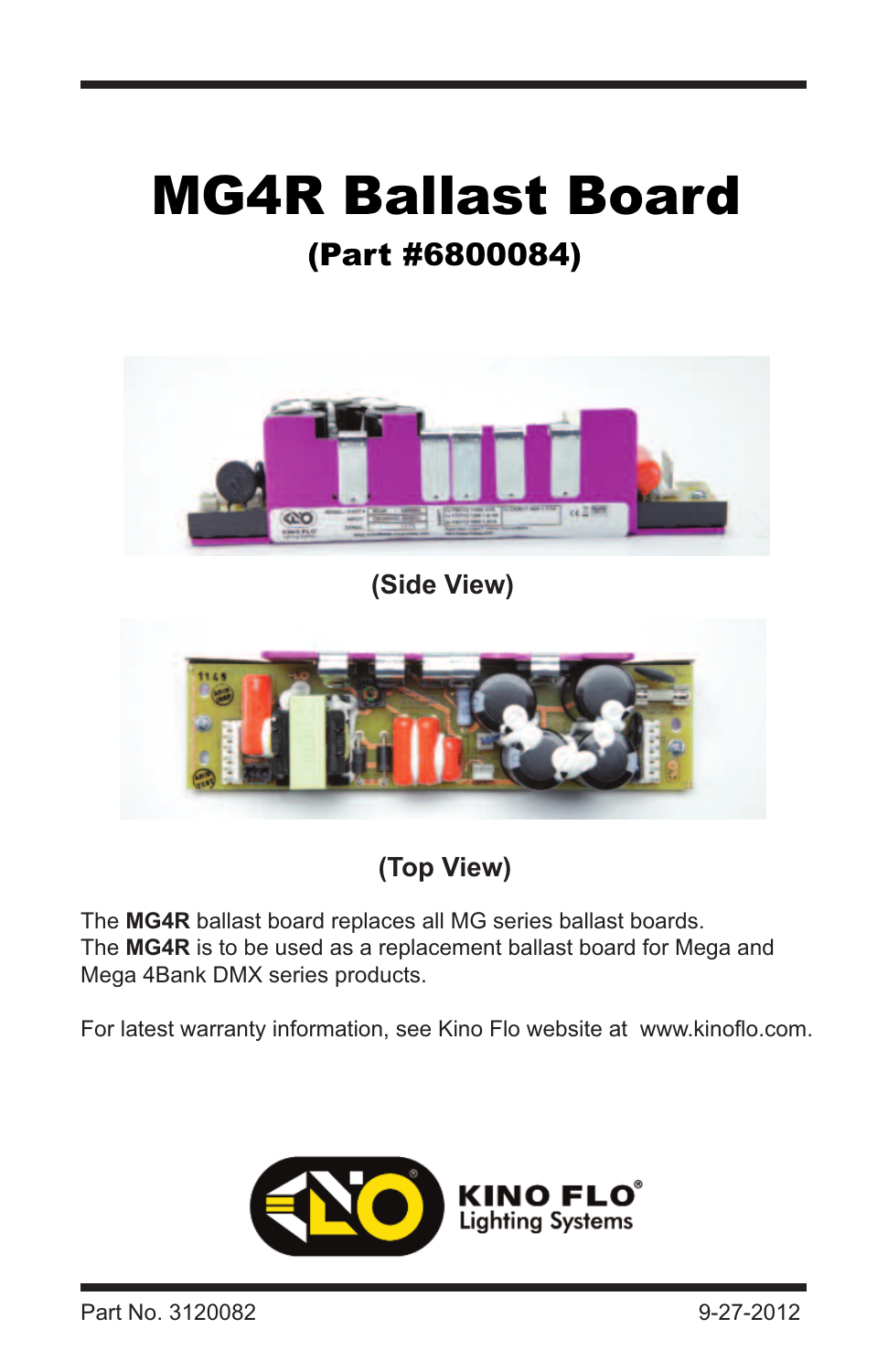### **Shorting Plug**



Shorting plug #6350014 (included with MG4R) must be used on all Non-DMX products.

**6350014**

### **MG4R with Shorting Plug #6350014**

**Use** shorting plug #6350014 (included with MG4R) with the following Non-DMX products:

**BAL-105-M120, BAL-100-M230, BAL-115-M230 BAL-210-M120, BAL-210-M230 BAL-215-M120, BAL-215-M230 BAL-410-M120, BAL-410-M230**



**6350014**

## **MG4R without Shorting Plug #6350014**

**Remove** shorting plug #6350014 for the following DMX products:

**BAL-450-M120, BAL-450-M230 BAL-455-M120, BAL-455-M230**

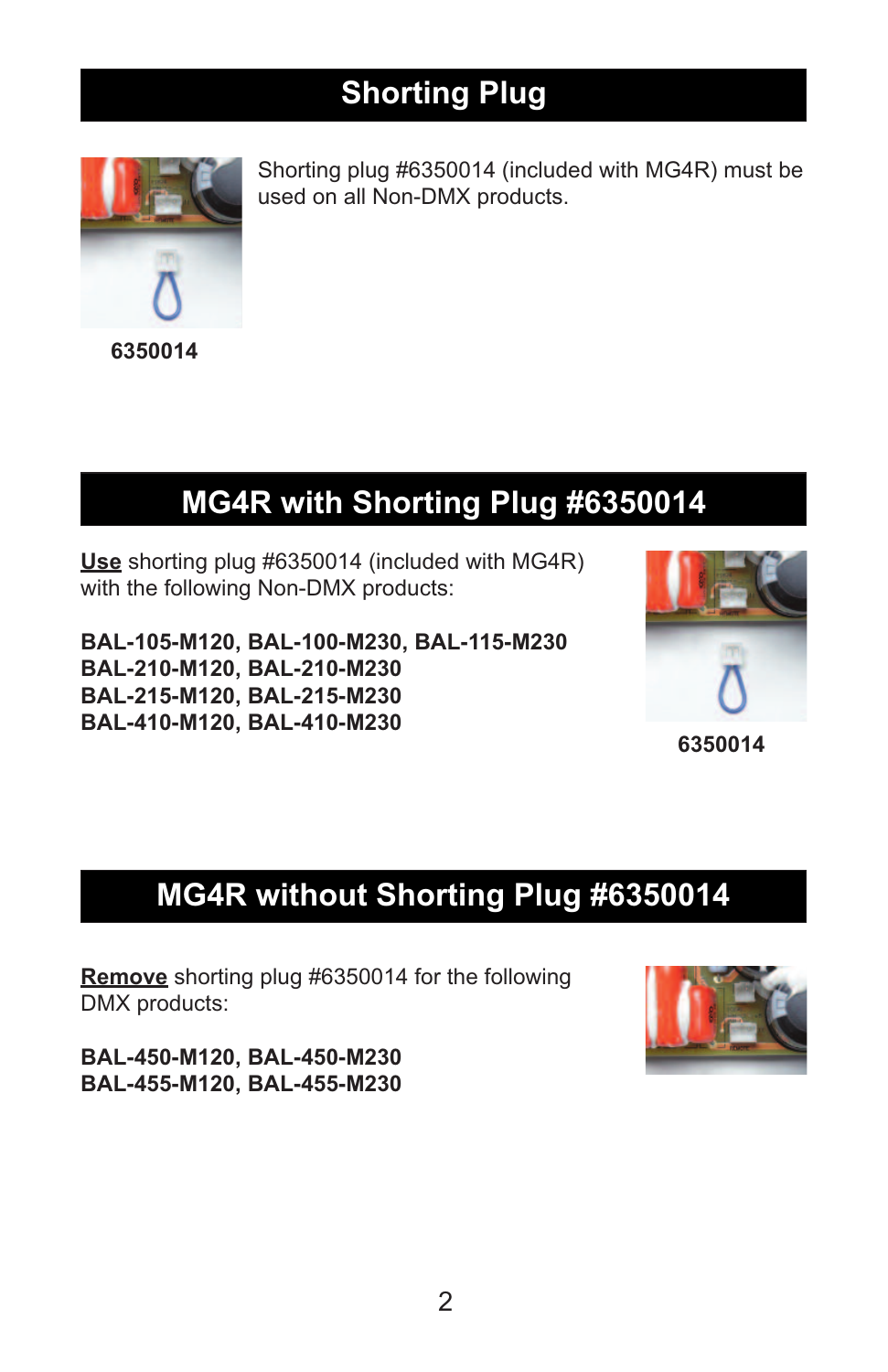#### **Ballast Board Removal & Installation**

Mega 4Bank DMX Ballast (BAL-455-M120)is shown for illustration purposes.





1) Remove ten (10) cover screws.  $\begin{vmatrix} 4 \end{vmatrix}$  Remove lamp output connector.



2) ) Remove three (3) nuts on each board.



3) Remove AC input connector. | 6) Install new ballast board,



5) Remove HO/Std connector.



three (3) nuts, AC input, lamp output and HO/Std connectors. Replace cover with ten (10) cover screws.